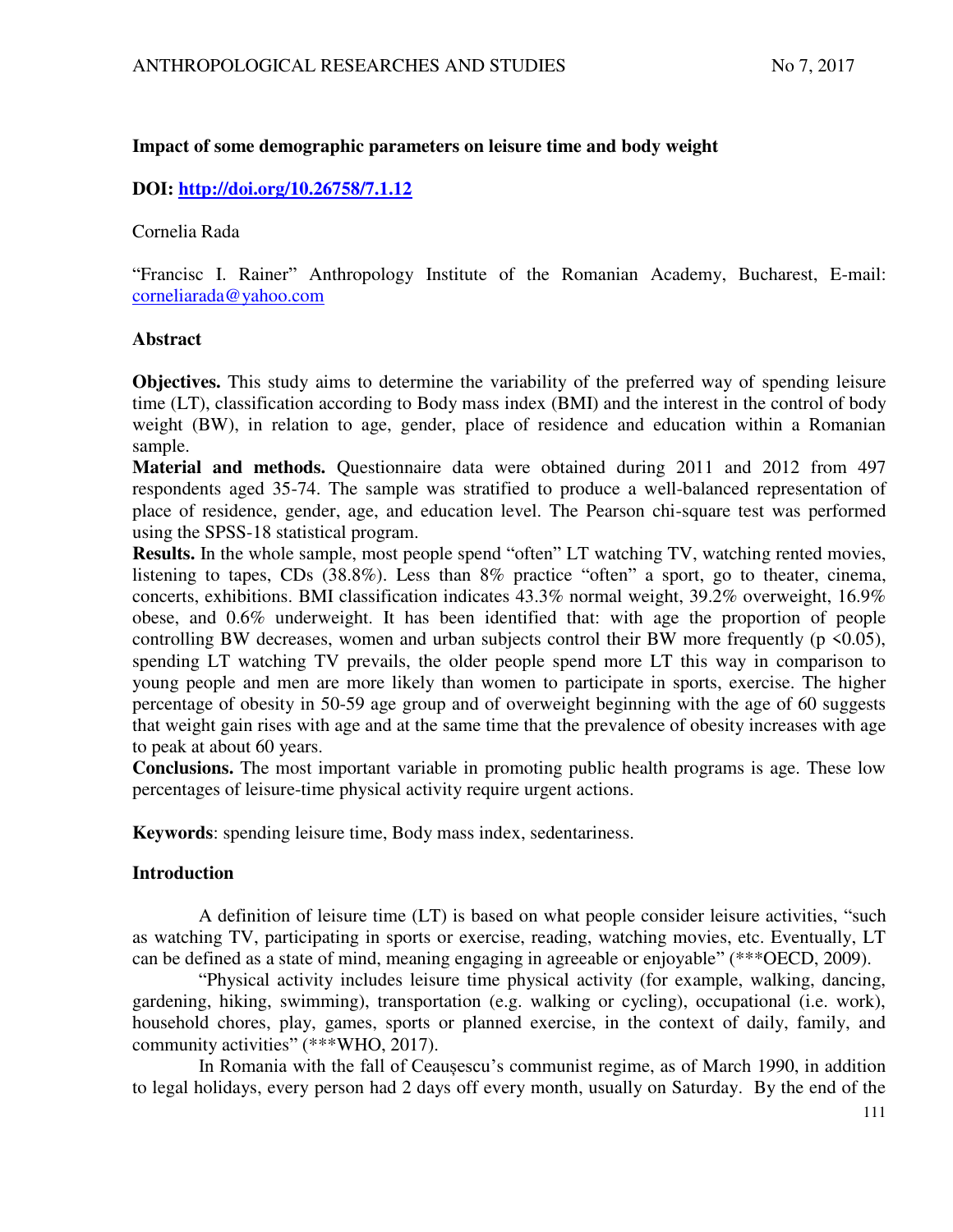third quarter in 1990, the working week was changed to 40 hours (\*\*\*Provisional Council of National Unity, Decree-Law No. 95 of March 19, 1990). The Labor Code stipulates 14 days off for legal holidays (\*\*\*Romanian Parliament, Law No. 176/2016).

Traveling in-country and abroad is no longer restricted. Furthermore, all Romanian citizens, as members of the European Union, have the right to enter any Member State solely on the basis of a valid identity card or passport (\*\*\*Council Directive 2004/83/EC). This increased Romanians' free time.

Statistical research carried out in Romanian households from September 2011 to September 2012 in connection with the use of leisure time shows the following quantitative data: compared to men, women have less leisure time daily, both on days off and on working days (3.40 hours vs. 4.23 hours on working days, and 5.41 hours vs. 6.46 hours on days off). Regardless of the day of the week (working day or day off), women spend more time doing housework and caring for the family than men (on average 2.19 hours), while men work 1.03 hours more than women (\*\*\*National Institute of Statistics, Press Release no. 307, 2013). Leisure time could be defined as follows: 1.Voluntary work and meeting up with friends; 2.Socializing and entertainment (socializing, entertainment and culture, rest – leisure); 3.Sports and outdoor activities; 4.Hobbies and computer use (artistic activities and hobbies, computer use, games); 5.Mass media (reading, watching television, videos and DVDs, listening to the radio, including audio tapes; 6.Other leisure activities.

Moderate- or vigorous-intensity activities were associated with longevity benefit (Arem et al., 2015). Low physical activity is involved in most chronic diseases (Booth, Roberts and Laye, 2012). Unfortunately, in Romania, the reduced time spent on physical activity appears as early as the teenage period and tends to be maintained like this later in life (Albu et al., 2016; Neagu, 2016).

Over the past 20 years, the prevalence of obesity and overweight has increased all over the world. Obesity is associated with various adverse health effects. It is a risk factor for disorders such as cardiovascular diseases, diabetes, osteoarthritis, etc. (Ng et al., 2014). Worldwide obesity has more than doubled since 1980, 39% of adults aged 18 years and over were overweight in 2014, and 13% were obese (\*\*\*WHO, 2016).

"Today in western societies, sedentary behaviors tend to increase, probably due to more comfortable living conditions (air conditioning, transport, etc.), and passive leisure (television, video games, etc.). However, sedentarism is the cause of an imbalance in the energy balance because it involves a reduction in daily energy expenditure. Discrimination, stigmatization, self-blame – which are so frequent and the victims of which suffer from significant obesity – can have considerable psychological and social consequences" (Milici, 2015: 64). 

## **Objectives**

In this context, the current article aims to determine the variability of the preferred way of spending leisure time (LT), classification according to Body mass index (BMI) and the interest in the control of body weight (BW), in relation to age, gender, place of residence and education within a Romanian sample.

### **Material and methods**

The sample of 497 subjects, aged 35-74 years, not representative for the entire country, was randomly selected during 2011-2012 and distributed relatively equal by age groups (years), gender, place of residence and education level (Table 1).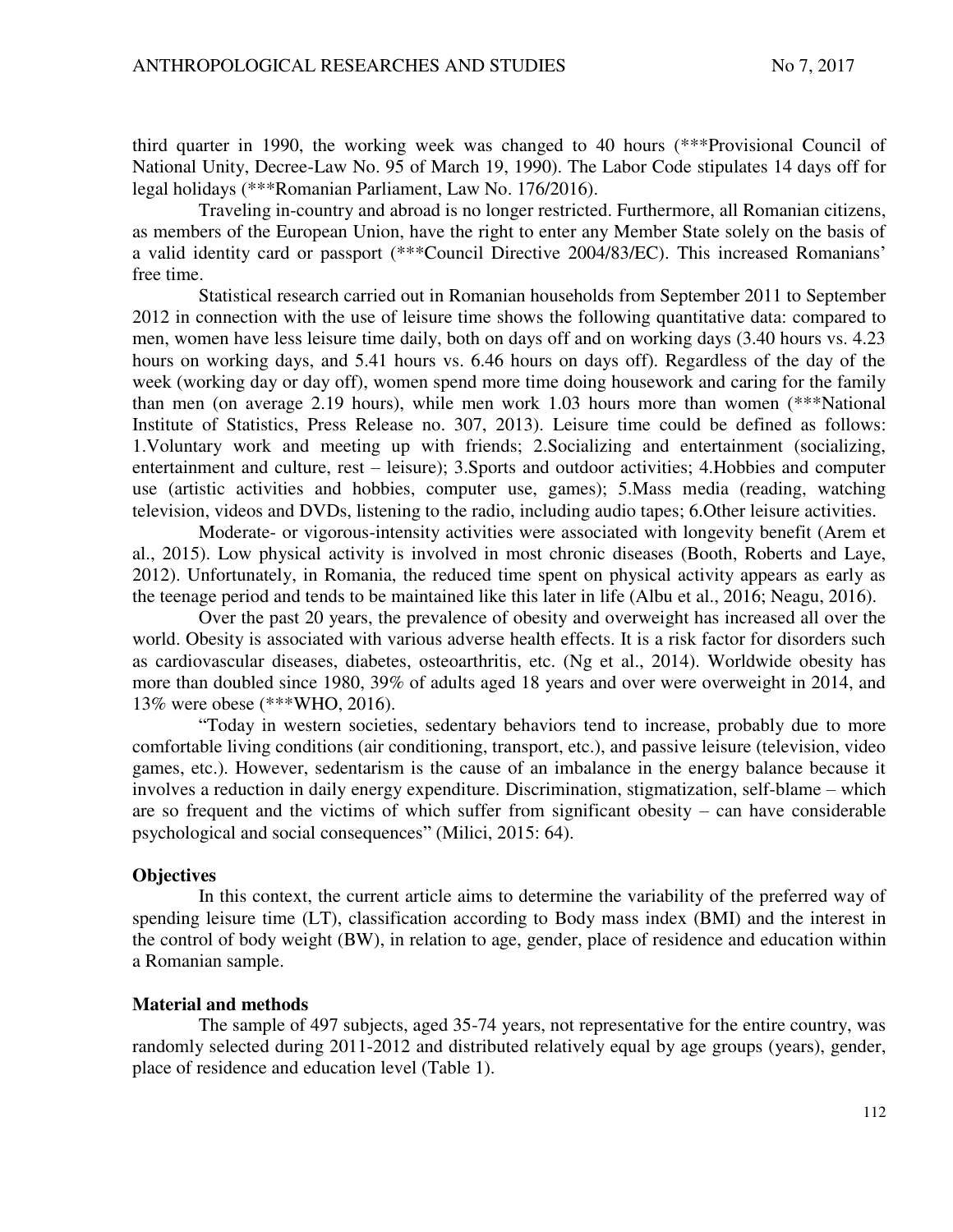| yuuvuuvii iyyyi                          |        |      |
|------------------------------------------|--------|------|
| Age groups (years)                       | Number | $\%$ |
| 35-49                                    | 173    | 34.8 |
| 50-59                                    | 181    | 36.4 |
| 60-74                                    | 143    | 28.8 |
| Gender                                   | N      | $\%$ |
| Male                                     | 262    | 52.7 |
| Female                                   | 235    | 47.3 |
| Place of residence                       | N      | $\%$ |
| Urban                                    | 246    | 49.5 |
| Rural                                    | 251    | 50.5 |
| <b>Education</b> level                   | N      | $\%$ |
| Low (primary education $\leq 10$ years)  | 146    | 29.4 |
| Medium (secondary education 10–12 years) | 195    | 39.2 |
| High                                     | 156    | 31.4 |

**Table 2. Distribution of respondents according to age group, gender, place of residence, and education level** 

We have used an omnibus questionnaire of 96 items focusing on the theme of family functioning: economic, educational, cohesion-solidarity and sexual-reproductive. In the present study we shall refer to 2 items:

1) How do you spend your leisure time? Leisure time is defined as time available after you return from your place of work and on weekends, after shopping, after you have finished your housework, and at the conclusion of all daily chores. Vacation is not counted as leisure time. Respondents were offered eight categories of activity: meeting up with friends; reading books, magazines, and informal education materials (i.e., learning foreign languages); watching television or rental films, or listening to tapes and CDs; going to the theater, movies, concerts, or exhibitions; taking outdoor walks and excursions; practicing a sport; engaging in a hobby or collecting various things (e.g., stamps or coins); and other activities, such as... (Here, respondents were permitted to enter other leisure activities.) The response options for frequency of engaging in each type of activity were Often, A little, or Almost never.

2) Do you personally control your weight? The response options: Almost not at all, From time to time, Often.

The subjects have also been measured and weighted. In the present study, we shall refer also to body mass index.

The Pearson chi-square test was performed using the SPSS statistical program (version 18; SPSS Inc., Chicago, IL). Demographic variables used in the statistical analyses were: age groups (years) (35-49, 50-59, 60-74), place of residence (urban or rural), gender (male or female) and education level (low, medium or high).

Written informed consent was obtained from each participant at recruitment. The subjects were informed that they could withdraw from the study at any stage and were ensured of confidentiality. The study was approved by the Ethics Commission of the "Francisc I. Rainer "Anthropology Institute of the Romanian Academy.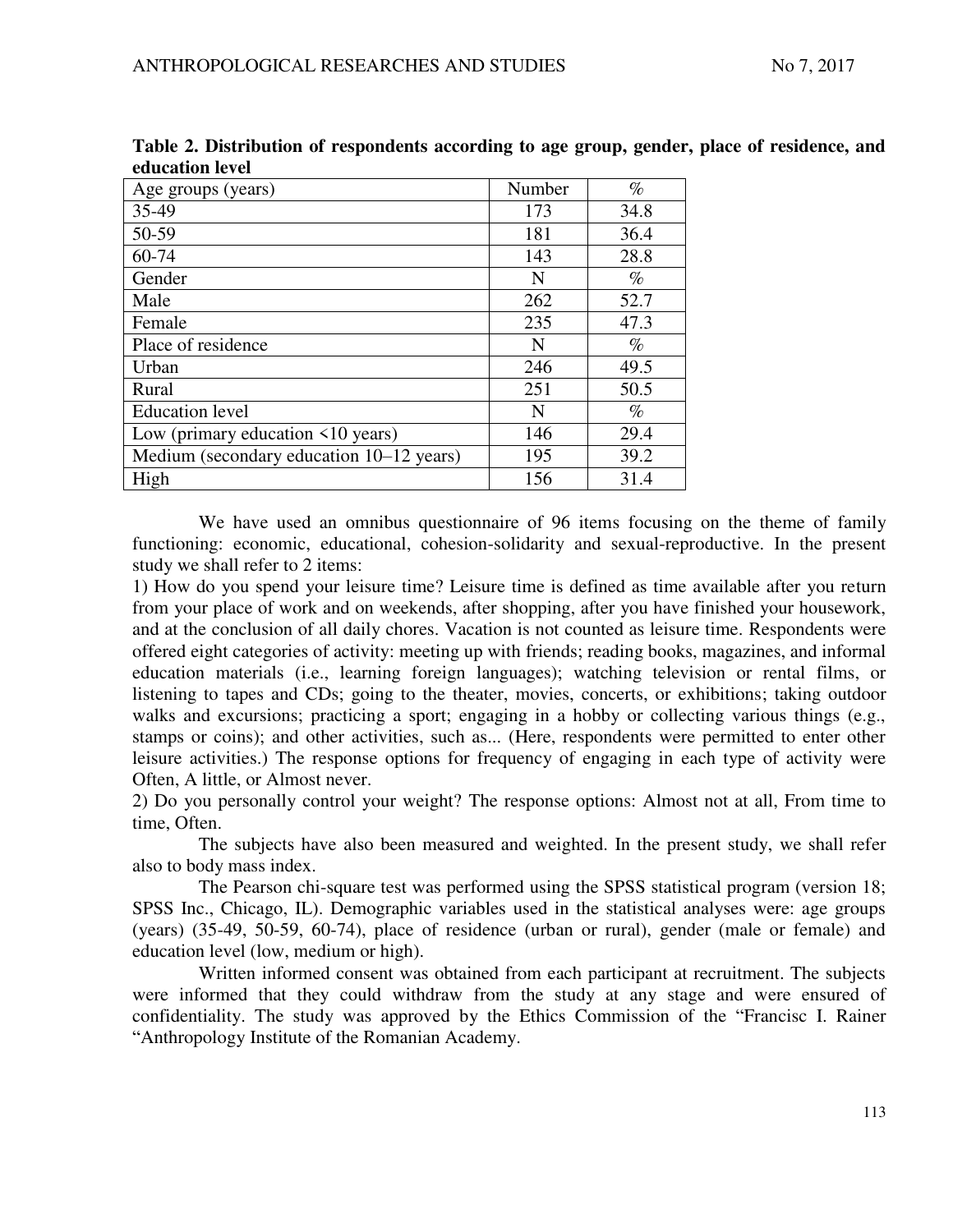### **Results**

### **Spending leisure time**

In the whole sample, most people spend "a lot of" LT watching TV, watching rented movies, listening to tapes, CDs (38.8%), meeting friends, neighbors (26.8%), reading books and magazines, on additional learning (such as foreign languages) (22.5), walking, outdoor trips (19.7%). Less than 8% practice "much" a sport, go to the theater, cinema, concerts, exhibitions.

The impact of age on spending LT is obvious (Table 2). Thus, with age, it tends to increase by 15% the share of those who spend their free time meeting their friends, neighbors ( $p \le 0.01$ ), with almost 20% those who spend their free time watching TV programs ( $p \le 0.001$ ). With age, the proportion of those who spend their free time walking outdoors tends to decrease ( $p \le 0.05$ ) and the share of those who practice a sport tends to diminish to a half ( $p \le 0.05$ ). With aging, spending the time to read books, magazines, or on additional learning (i.e., foreign languages) tends to drop (p> 0.01), and also leisure time dedicated to cinema, concerts, exhibitions decreases with over  $20\%$  (p> 0.5). The share of those who spend time on hobbies, personal tastes, the collection of various objects (stamps, coins, etc.) tends to distribute homogeneously on age groups.

| Spending leisure time                                                               | Age groups (years) |       |       | $\bullet$<br>Total |  |
|-------------------------------------------------------------------------------------|--------------------|-------|-------|--------------------|--|
|                                                                                     | 35-49              | 50-59 | 60-74 |                    |  |
| Meeting friends and neighbors                                                       |                    |       |       |                    |  |
| A little, almost never                                                              | 36.3               | 38.15 | 25.6  | 100                |  |
| Often                                                                               | 24.8               | 35.3  | 39.8  | 100                |  |
| Reading books and magazines, informal education (i.e., learning a foreign language) |                    |       |       |                    |  |
| A little, almost never                                                              | 35.1               | 35.9  | 29    | 100                |  |
| Often                                                                               | 33.0               | 36.6  | 30.4  | 100                |  |
| Watching television, rental films, listening to tapes, CDs                          |                    |       |       |                    |  |
| A little, almost never                                                              | 40.85              | 38.9  | 20.5  | 100                |  |
| Often                                                                               | 23.6               | 34.0  | 42.4  | 100                |  |
| Going to the theater, movies, concerts, exhibitions                                 |                    |       |       |                    |  |
| A little, almost never                                                              | 33.6               | 37.75 | 28.6  | 100                |  |
| Often                                                                               | 44.8               | 34.5  | 20.7  | 100                |  |
| Walks, outdoor excursions                                                           |                    |       |       |                    |  |
| A little, almost never                                                              | 33.45              | 34.75 | 31.85 | 100                |  |
| Often                                                                               | 40.8               | 42.9  | 16.3  | 100                |  |
| Practicing a sport                                                                  |                    |       |       |                    |  |
| A little, almost never                                                              | 37.05              | 37.95 | 24.95 | 100                |  |
| Often                                                                               | 43.2               | 35.1  | 21.6  | 100                |  |
| Time for a hobby, personal enjoyment, collecting (e.g., stamps or coins)            |                    |       |       |                    |  |
| A little, almost never                                                              | 35.05              | 36.3  | 26.05 | 100                |  |
| Often                                                                               | 28.8               | 42.3  | 28.8  | 100                |  |

**Table 2. Distribution of subjects according to spending leisure time and age groups**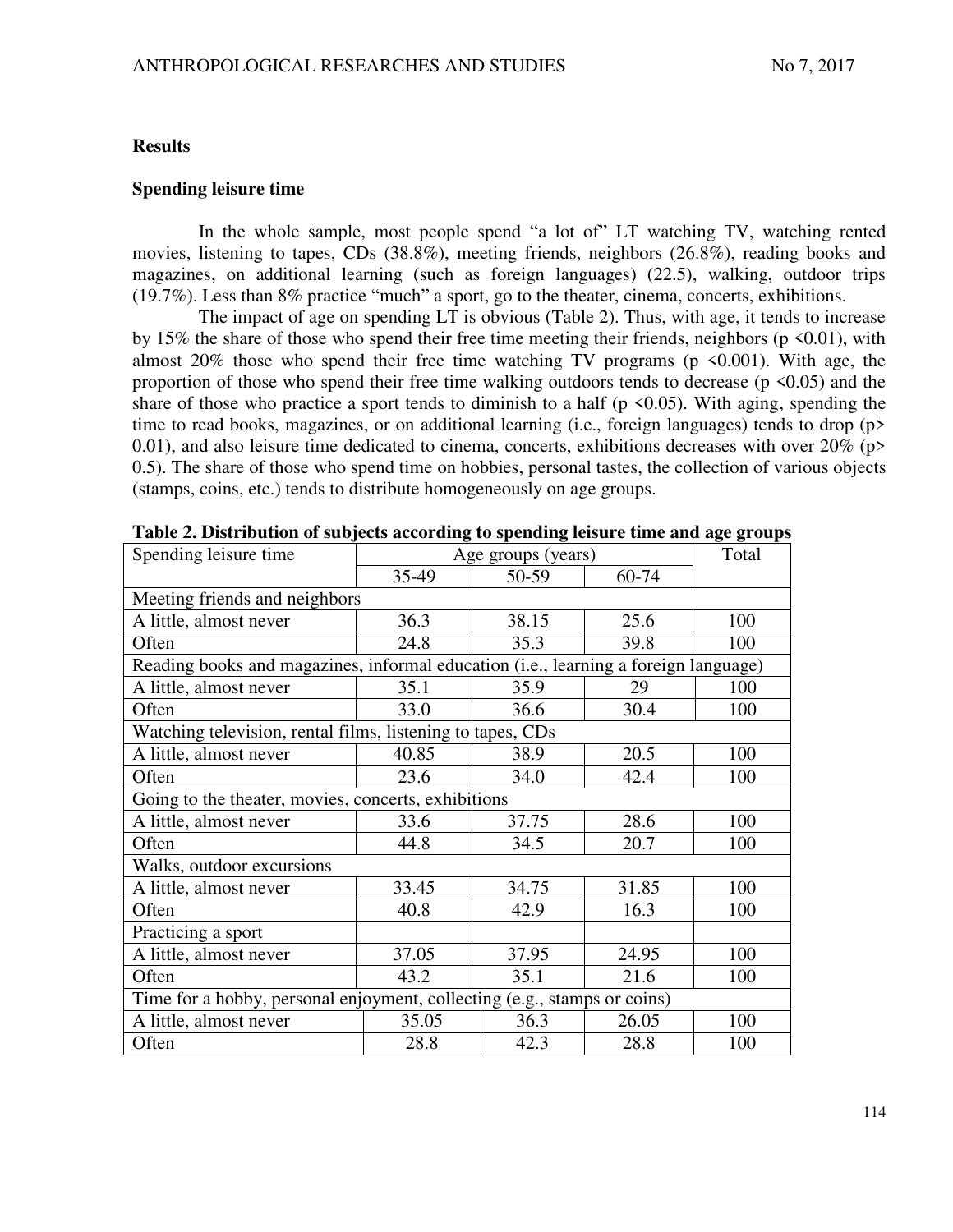Men tend more to practice a sport  $(10.7\%$  vs. 3.8%) (p <0.01). Urban subjects spend in higher percentages "much" LT to read books, magazines, and on additional learning (i.e., foreign languages) and in lower percentages "much" LT for watching TV, rented movies, or for listening to tapes,  $CDs$  ( $p<0.001$ ) (Table 3).

| Spending leisure time                                                               | Place of residence | Total |     |  |  |  |
|-------------------------------------------------------------------------------------|--------------------|-------|-----|--|--|--|
|                                                                                     | Rural<br>Urban     |       |     |  |  |  |
| Reading books and magazines, informal education (i.e., learning a foreign language) |                    |       |     |  |  |  |
| A little, almost never                                                              | 44.4               | 100   |     |  |  |  |
| Often                                                                               | 67.0               | 33.0  | 100 |  |  |  |
| Watching television, rental films, listening to tapes, CDs                          |                    |       |     |  |  |  |
| A little, almost never                                                              | 55.9               | 44.1  | 100 |  |  |  |
| Often                                                                               | 39.3               | 60.7  | 100 |  |  |  |

**Table 3. Distribution of subjects according to spending leisure time and place of residence** 

Subjects with a low level of education spend in higher percentages "much" LT meeting friends, neighbors ( $p \le 0.05$ ), watching TV, rented films, listening to tapes, CDs ( $p \le 0.01$ ), and those with medium and high education spend in higher percentages "much" LT to read books, magazines, and on additional learning (i.e., foreign languages) ( $p \le 0.01$ ) (Table 4). Otherwise, there were no statistically significant differences or worthy to be commented upon.

| Spending leisure time                                                               | <b>Education</b> level |        |      | Total |  |  |
|-------------------------------------------------------------------------------------|------------------------|--------|------|-------|--|--|
|                                                                                     | Low                    | Medium | High |       |  |  |
| Meeting friends and neighbors                                                       |                        |        |      |       |  |  |
| A little, almost never                                                              | 25.3                   | 41.8   | 33.0 | 100   |  |  |
| Often                                                                               | 40.6                   | 32.3   | 27.1 | 100   |  |  |
| Reading books and magazines, informal education (i.e., learning a foreign language) |                        |        |      |       |  |  |
| A little, almost never                                                              | 34.3                   | 37.7   | 28.1 | 100   |  |  |
| Often                                                                               | 12.5                   | 44.6   | 42.9 | 100   |  |  |
| Watching television, rental films, listening to tapes, CDs                          |                        |        |      |       |  |  |
| A little, almost never                                                              | 19.6                   | 45.4   | 35.0 | 100   |  |  |
| Often                                                                               | 45.0                   | 29.3   | 25.7 | 100   |  |  |

**Table 4. Distribution of subjects according to spending leisure time and education level** 

### **Body mass index, body weight control**

BMI classification indicates 16.9% obese, 39.2% overweight, 43.3% normal weight, 0.6% underweight.

Regarding obesity, a peak in 50-59 age group is observed, followed by a decrease in weight (p <0.05), obesity is higher in the rural population (p <0.001) and those in the rural area (p <0.001). After 60 years, overweight prevails and the prevalence of the individuals with normal weight decreases after 49 years (p  $>0.5$ ). Overweight is higher in the case of men (p  $\leq 0.05$ ), obesity is higher in the rural areas ( $p \le 0.001$ ) and in the case of people with a low level of education ( $p \le 0.05$ ) (Table 5).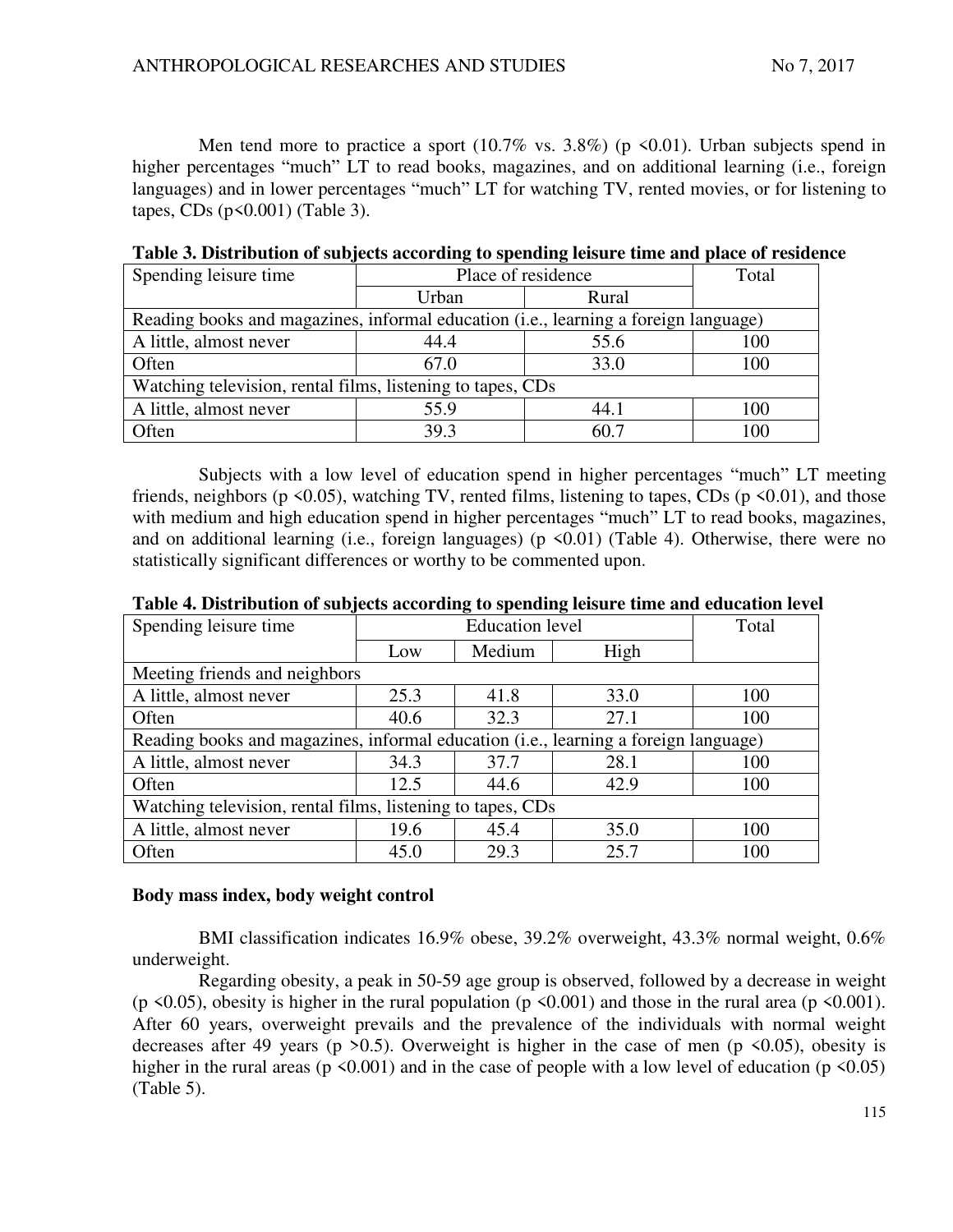| Sociodemographic variables |        | Classification according to BMI |                 |             |          |
|----------------------------|--------|---------------------------------|-----------------|-------------|----------|
|                            |        | Underweight                     | Normal          | Overweigh   | Obese    |
|                            |        | $($ < 18.5)                     | $(18.5 - 24.9)$ | $(25-29.9)$ | $(>=30)$ |
| Age groups (years)         | 35-49  | 0.6                             | 50.9            | 34.1        | 14.5     |
|                            | 50-59  | 0.6                             | 39.2            | 39.2        | 21.0     |
|                            | 60-74  | 0.7                             | 39.2            | 45.5        | 14.7     |
| Gender                     | Male   | 0                               | 41.6            | 43.9        | 14.5     |
|                            | Female | 1.3                             | 45.1            | 34.0        | 19.6     |
| Place of residence         | Urban  | 0.4                             | 49.6            | 40.2        | 9.8      |
|                            | Rural  | 0.8                             | 37.1            | 38.2        | 23.9     |
| Education<br>level         | Low    | 0.7                             | 45.2            | 34.2        | 19.9     |
|                            | Medium | 1.0                             | 34.9            | 47.2        | 16.9     |
|                            | High   | 0                               | 51.9            | 34.0        | 14.1     |

**Table 5. Distribution of subjects according to BMI, age groups, gender, place of residence and education level** 

Of the surveyed people 57.3% control their weight "from time to time," 28.8% "almost never" and 13.9% "often".

It has been identified that with age the proportion of people controlling BW decreases and also that women and urban subjects control their BW more frequently ( $p \le 0.05$ ). BW control was not statistically significantly influenced by the level of education, but those with a medium level of education tend to do it more often (Table 6).

| Table 6. Distribution of subjects according to body weight control, age groups, gender, place |  |  |
|-----------------------------------------------------------------------------------------------|--|--|
| of residence and education level                                                              |  |  |

| Sociodemographic variables |        | Body weight control |                   |       |  |
|----------------------------|--------|---------------------|-------------------|-------|--|
|                            |        | Almost never        | From time to time | Often |  |
| Age groups (years)         | 35-49  | 27.3                | 36.8              | 42.0  |  |
|                            | 50-59  | 35.0                | 36.5              | 39.1  |  |
|                            | 60-74  | 37.8                | 26.7              | 18.8  |  |
| Gender                     | Male   | 60.8                | 51.9              | 39.1  |  |
|                            | Female | 39.2                | 48.1              | 60.9  |  |
| Place of residence         | Urban  | 39.2                | 51.6              | 62.3  |  |
|                            | Rural  | 60.8                | 48.4              | 37.7  |  |
| <b>Education</b> level     | Low    | 79.7                | 73.0              | 66.7  |  |
|                            | Medium | 17.5                | 19.3              | 23.2  |  |
|                            | High   | 2.8                 | 7.7               | 10.1  |  |
|                            |        |                     |                   |       |  |

Those who spend LT practicing a sport monitor their BW to a higher extent  $(p<0.01)$ . BMI category was not correlated with the way of spending LT.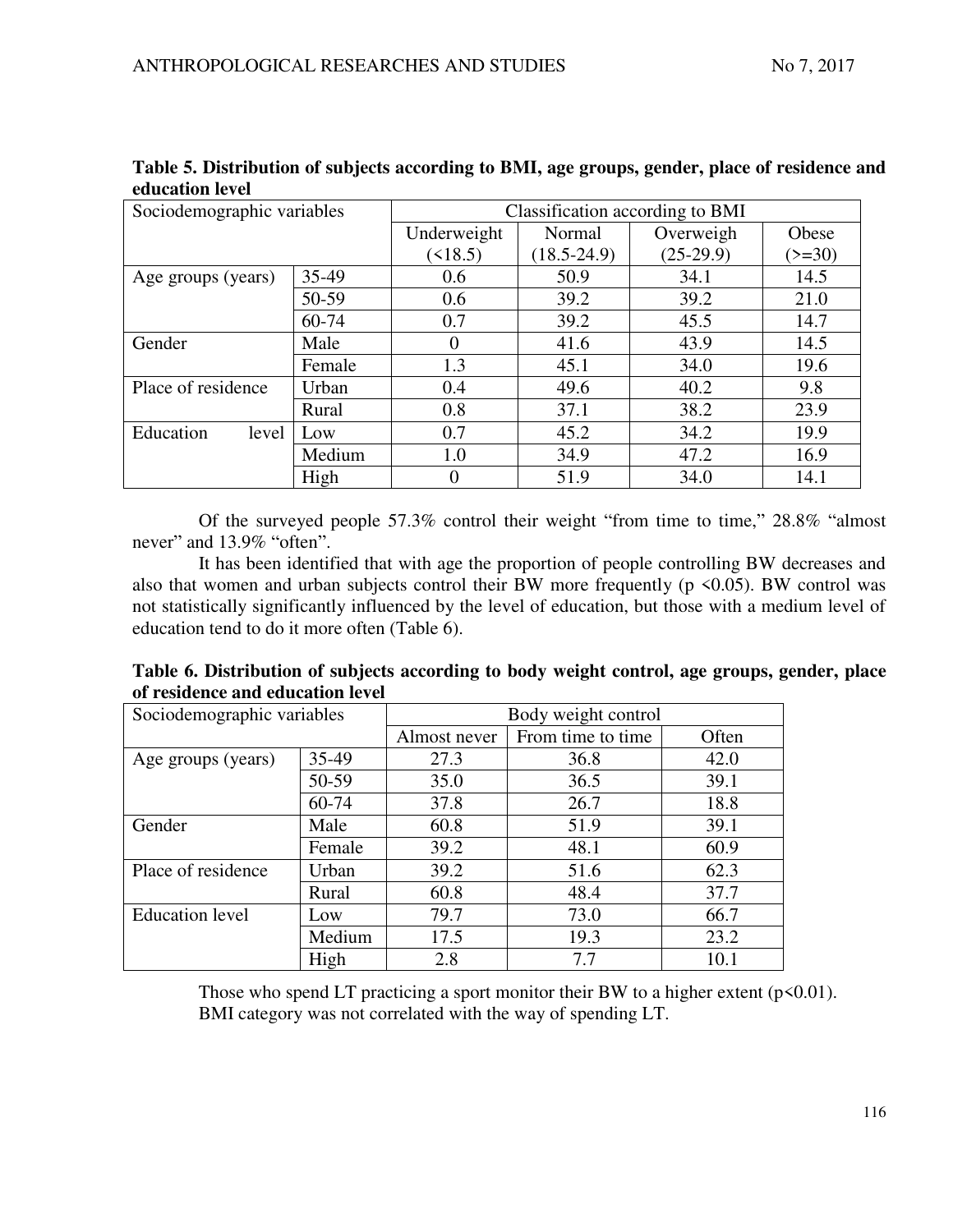## **Discussions**

Like in the American Survey of 2014, it has been identified that spending LT watching TV prevails, that the older people spend more LT this way in comparison to young people and that men are more likely than women to participate in sports, exercise (\*\*\*United States Department of Labor, Bureau of Labor Statistics, 2014).

Hamer et al. have found that the sedentary pattern at midlife continues to early old age (Hamer, Kivimaki, and Steptoe, 2012). Van der Berg and collaborators have found that several aspects from the midlife such as unmarried, poorer housing, obesity, and heart disease were correlated with more sedentary time per day in old age (van der Berg et al., 2014). The current study has revealed that the decrease of the physical activity begins after 49 years and after 60 years the activities involving physical activity diminish even more.

Although the majority of the rural population performs agricultural activities that involve physical effort and energy consumption, the proportion of obesity is higher in the rural area, which means that other variables are involved, such as overfeeding with pasta or bread.

The possibilities to spend LT in the rural areas are limited and this explains the almost double amount of people who spend their LT watching TV.

Our study suggests, like the Canadian one of 2007 (Ashe et al., 2009), that older Romanians are not active enough.

The higher percentage of obesity in 50-59 age group and of overweight beginning with the age of 60 suggests that weight gain rises with age and at the same time that the prevalence of obesity increases with age to peak at about 60 years. The same situation was noticed in other researches such as those in the United Kingdom, (Gulland, 2010), USA (Villareal et al., 2005), or Sweden (Kuskowska-Wolk and Rossner, 1990).

Studies show that menopause is associated with weight gain and especially with abdominal obesity (\*\*\*The North American Menopause Society, 2012; Dubnov-Raz, Pines and Berry, 2007; Gravena et al., 2013). Yet, as in the UK (\*\*\*The National Institute for Health Research (NIHR), Dissemination Centre, 2015) in the studied sample more men than women are overweight and the interest for the control of BW is higher in the case of women.

Among the 19 EU Member States, there was no systematic difference between the sexes as regards the share of obese women and men in 2008. A higher proportion of men (than women) were overweight in each of the EU Member States (Eurostat Statistics Explained, 2008). Our study has found out that obesity is higher in the case of men compared with women. Similar results have been reached in Ireland (Leahy et al., 2014) and Serbia – Vojvodina province (Pavlica, Bozic-Krstic and Rakic, 2010). Different data have been found in the USA where the prevalence of obesity among women was higher than among men (Ogden et al., 2015).

More studies are necessary to understand why it was not statistically significantly confirmed, but only as a tendency, the fact that people who have more physical activities have rather normal weight.

In a cohort of middle-aged active employees, Pulsford et al. have found that self-reported time spent watching TV per week was associated with Obesity (Pulsford et al., 2013). Ekelund et al. have found in 393 middle-aged healthy whites that BMI, fat mass, and waist circumference may predict the sedentary time, but sedentary time does not predict future obesity (Ekelund et al., 2008). More research is needed to identify why overweight and obesity in the present study have not statistically correlated with spending time watching TV.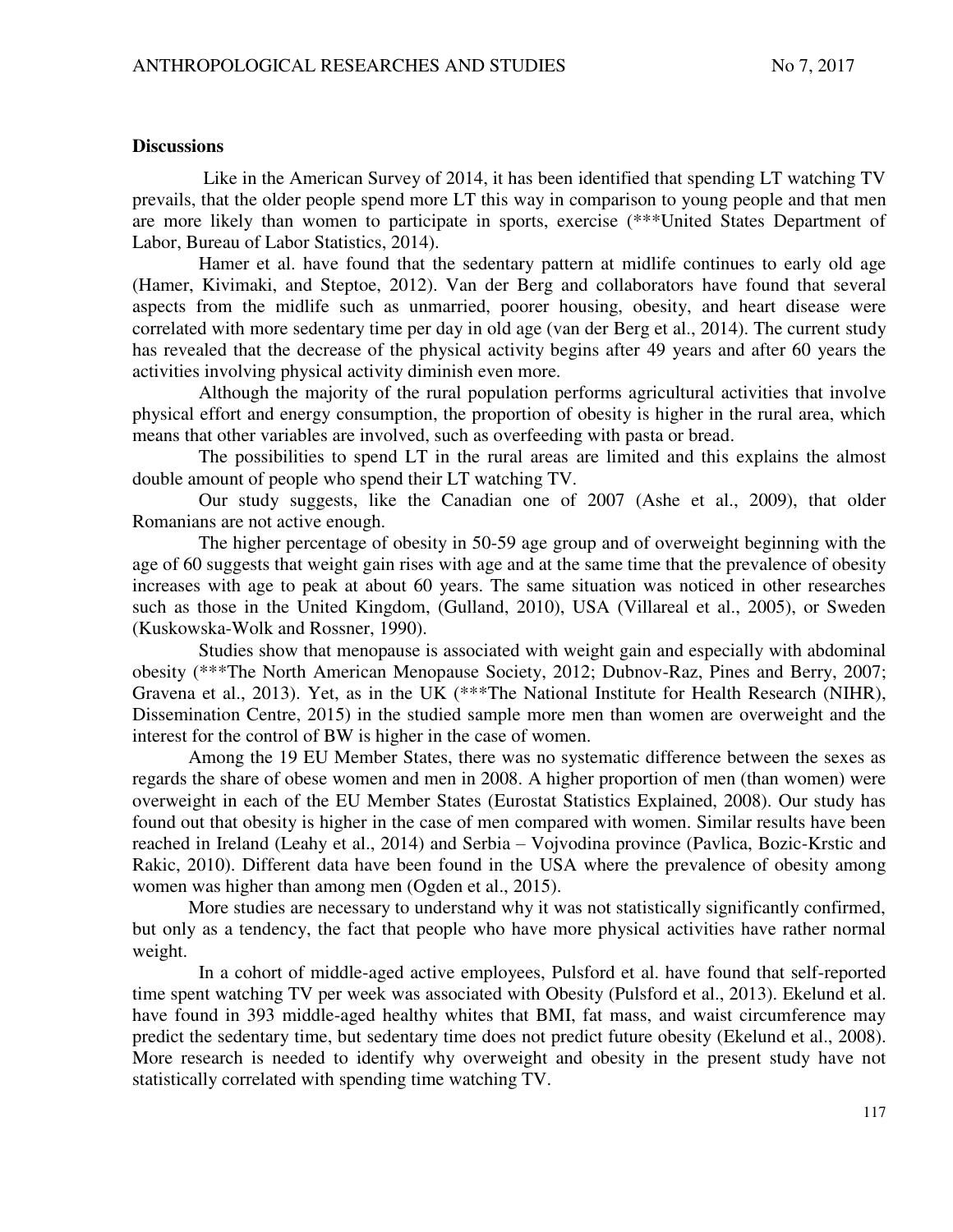Preventing obesity in the elderly should be a target because obesity is involved in the decline in age-related physical functioning.

The impact of aging on leisure time and body weight is obvious, as subjects in the sample older than 50 years are more sedentary and less interested in body weight, while normal weight decreases. Due to the fact that the sample was small and the share of those practicing a sport was very low, there was no significant correlation between BMI and leisure time. This is a limit of this article.

### **Conclusions**

In promoting educational programs for a healthy lifestyle (nutrition, physical movement), messages should be individualized according to socio-demographic characteristics and specific motivations throughout family life cycles. This study has identified that spending LT is primarily influenced by age, then by the level of education and in the last place by residence, and that BMI is primarily influenced by age, gender, place of residence, and then by the level of education. Thus, the most important variable in promoting public health programs is age.

In the case of young people, to encourage physical activity, the success would be greater by focusing on its advantages in the body weight management, as it is known their preoccupation, especially in the case of girls, for the appearance of their body. The focus should be also on highlighting the benefits of outdoor movement for school performance.

In the elderly, it should be stressed that regular physical activity may be an important potential protective factor against cognitive decline and against cardiovascular diseases. Greater efforts are needed to raise interest and energy for physical activity in the case of elderly.

These low percentages of leisure-time physical activity require urgent actions.

#### **Acknowledgments**

The subjects within the sample group belong to "The identitary values of the contemporary Romanian family in the framework of the globalization. An anthropological approach" research, By Cornelia Rada, financially supported by the European Social Fund, Sectoral Operational Programme for Human Resources Development, 2007-2013, within the project "Turning to account the Cultural Identities in the global processes" Contract POSDRU/89/1.5/S/59758/2011–2013. This article is a result of the joint project "Expanding research on family in Poland and Romania" carried out by Rafal Smoczynski from the Polish Academy of Sciences and Cornelia Rada from the Romanian Academy.

### **Bibliography**

- 1. Albu, A., Onose, I., Negrea, M., Cracana, I. and Hodorca, R.M., 2016. Correlation between physical diagnostic and exercise in a group of teens grom Garabet Ibraileanu high school of Iasi. *The European Proceedings of Social & Behavioural Sciences*, vol XI, pp.273-279.
- 2. Arem H., Moore, S.C., Patel, A., Hartge, P., Berrington de Gonzalez, A., Visvanathan, K., Campbell, P.T., Freedman, M., Weiderpass, E., Adami, H.O., Linet, M.S., Lee, I.M., Matthews, C.E., 2015. Leisure time physical activity and mortality: a detailed pooled analysis of the dose-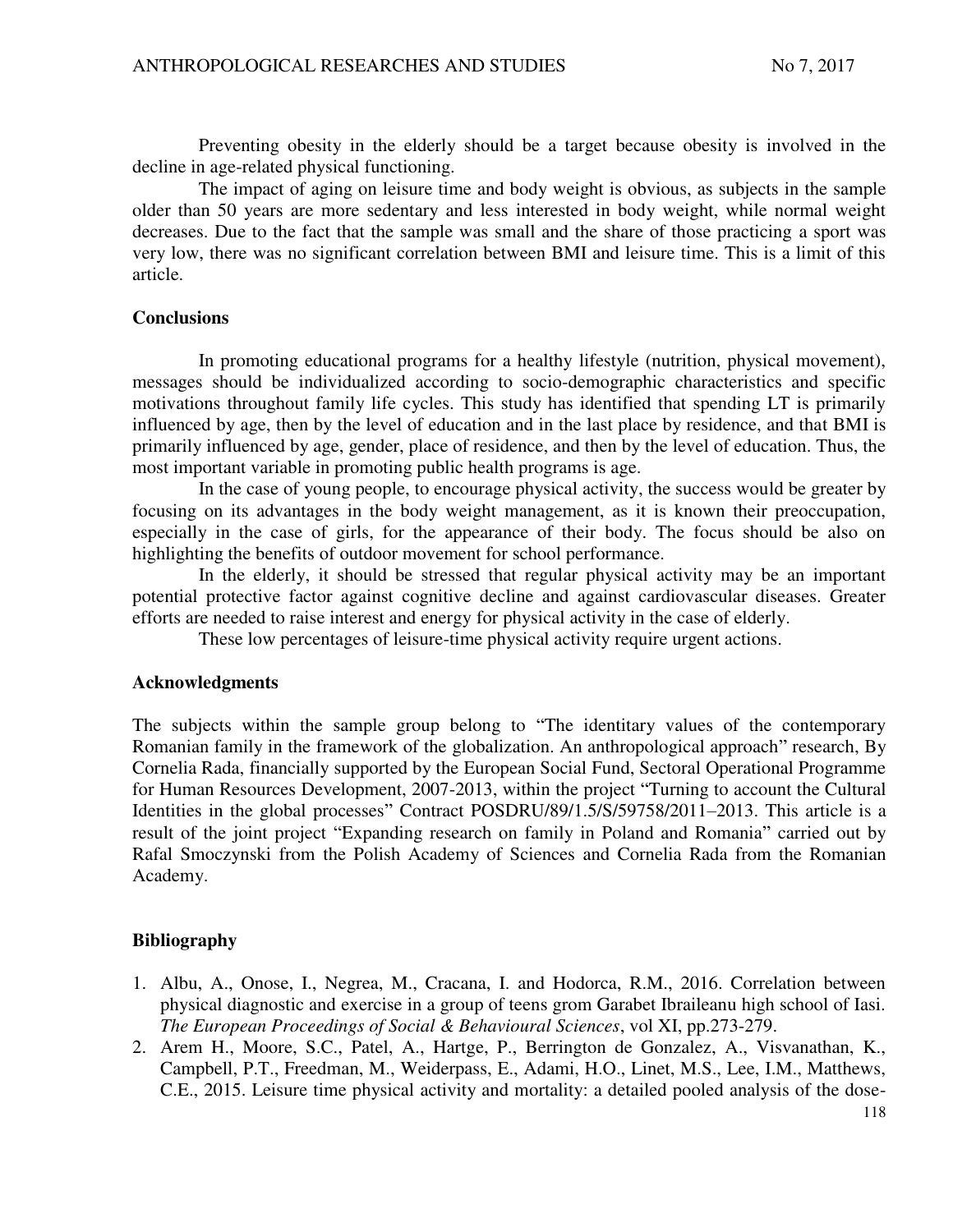response relationship. *JAMA Internal Medicine*, 175(6), pp.959-67. doi: 10.1001/jamainternmed.2015.0533.

- 3. Ashe, M.C., Miller, W.C., Eng, J.J., Noreau, L., Physical Activity and Chronic Conditions Research Team, 2009. Older adults, chronic disease and leisure-time physical activity. *Gerontology*, 55(1), pp.64-72. doi: 10.1159/000141518. Epub 2008 Jun 20.
- 4. Booth, F.W., Roberts, C. K., and Matthew J.L., 2012. Lack of exercise is a major cause of chronic diseases. *Comprehensive Physiology*, 2(2), pp.1143–1211. doi: 10.1002/cphy.c110025.
- 5. Dubnov-Raz, G., Pines, A., Berry, E.M., 2007. Diet and lifestyle in managing postmenopausal obesity. *Climacteric*, 10(2), pp.38-41.
- 6. Ekelund, U., Brage, S., Besson, H., Sharp, S., Wareham, N.J., 2008. Time spent being sedentary and weight gain in healthy adults: reverse or bidirectional causality? *American Journal of Clinical Nutrition*, 88, pp.612–7.
- 7. Gravena, A.A., Brischiliari, S.C., Lopes, T.C., Agnolo, C.M., Carvalho M.D., and Pelloso, S.M., 2013. Excess weight and abdominal obesity in postmenopausal Brazilian women: a populationbased study. *BMC Women's Health*, 13, p.46, doi: 10.1186/1472-6874-13-46.
- 8. Gulland, A., 2010. Obesity among over 65s in UK reflects "lifetime of gaining weight", *British Medical Journal*, 341:c3585. doi: 10.1136/bmj.c3585.
- 9. Hamer, M., Kivimaki, M., Steptoe, A., 2012. Longitudinal patterns in physical activity and sedentary behaviour from mid-life to early old age: a substudy of the Whitehall II cohort. *Journal of Epidemiology and Community Health*, 66(12), pp.1110–5.
- 10. Kuskowska-Wolk, A., Rossner, S., 1990. Body mass distribution of a representative adult population in Sweden. *Diabetes Research and Clinical Practice*, 10(suppl), S37–S41.
- 11. Leahy, S., Nolan, A., O'Connell, J., Kenny, R.A., 2014. Obesity in an Ageing Society: Implications for health, physical function and health service utilization. Dublin: TCD. Available at: [<http://tilda.tcd.ie/assets/pdf/Obesity\\_in\\_an\\_Ageing\\_Society\\_Report.pdf.](http://tilda.tcd.ie/assets/pdf/Obesity_in_an_Ageing_Society_Report.pdf)> [Accessed 4 May 2016].
- 12. Milici, N**.**, 2015. *Sindromul metabolic şi obezitatea. Perspective antropologice (Metabolic syndrome and the obesity. Anthropological perspectives*), Bucureşti: Editura Academiei Române.
- 13. Neagu, A., 2016. Les pressions liées à l'apparence et la gestion du poids dans un échantillon des adolescents de Bucarest (Appearance – related pressures and weight management in an adolescent sample from Bucharest). In : *III Colloque International Francophone "Mondialisation des comportements alimentaires et facteurs de risques pour l'obésité et le diabète"*, pp.81-92, Sofia : Simel Press Edt.
- 14. Ng, M., Fleming, T., Robinson, M., Thomson, B., Graetz, N., Margono, C., Mullany, E.C., Biryukov, S., Abbafati, C., Abera, S.F., Abraham, J.P., Abu-Rmeileh, N.M., Achoki, T., AlBuhairan, F.S., Alemu, Z.A., Alfonso, R., Ali, M.K., Ali, R., Guzman, N.A., Ammar, W., Anwari, P., Banerjee, A., Barquera, S., Basu, S., Bennett, D.A., Bhutta, Z., Blore, J., Cabral, N., Nonato, I.C., Chang, J.C., Chowdhury, R., Courville, K.J., Criqui, M.H., Cundiff, D.K., Dabhadkar, K.C., Dandona, L., Davis, A., Dayama, A., Dharmaratne, S.D., Ding, E.L,, Durrani, A.M., Esteghamati, A., Farzadfar, F., Fay, D.F., Feigin, V.L., Flaxman, A., Forouzanfar, M.H., Goto, A., Green, M.A., Gupta, R., Hafezi-Nejad, N., Hankey, G.J., Harewood, H.C., Havmoeller, R., Hay, S., Hernandez, L., Husseini, A., Idrisov, B.T., Ikeda, N., Islami, F., Jahangir, E., Jassal, S.K., Jee, S.H., Jeffreys, M., Jonas, J.B., Kabagambe, E.K., Khalifa, S.E., Kengne, A.P., Khader, Y.S., Khang, Y.H., Kim, D., Kimokoti, R.W., Kinge, J.M., Kokubo, Y., Kosen, S., Kwan, G., Lai, T., Leinsalu, M., Li, Y., Liang, X., Liu, S., Logroscino, G., Lotufo,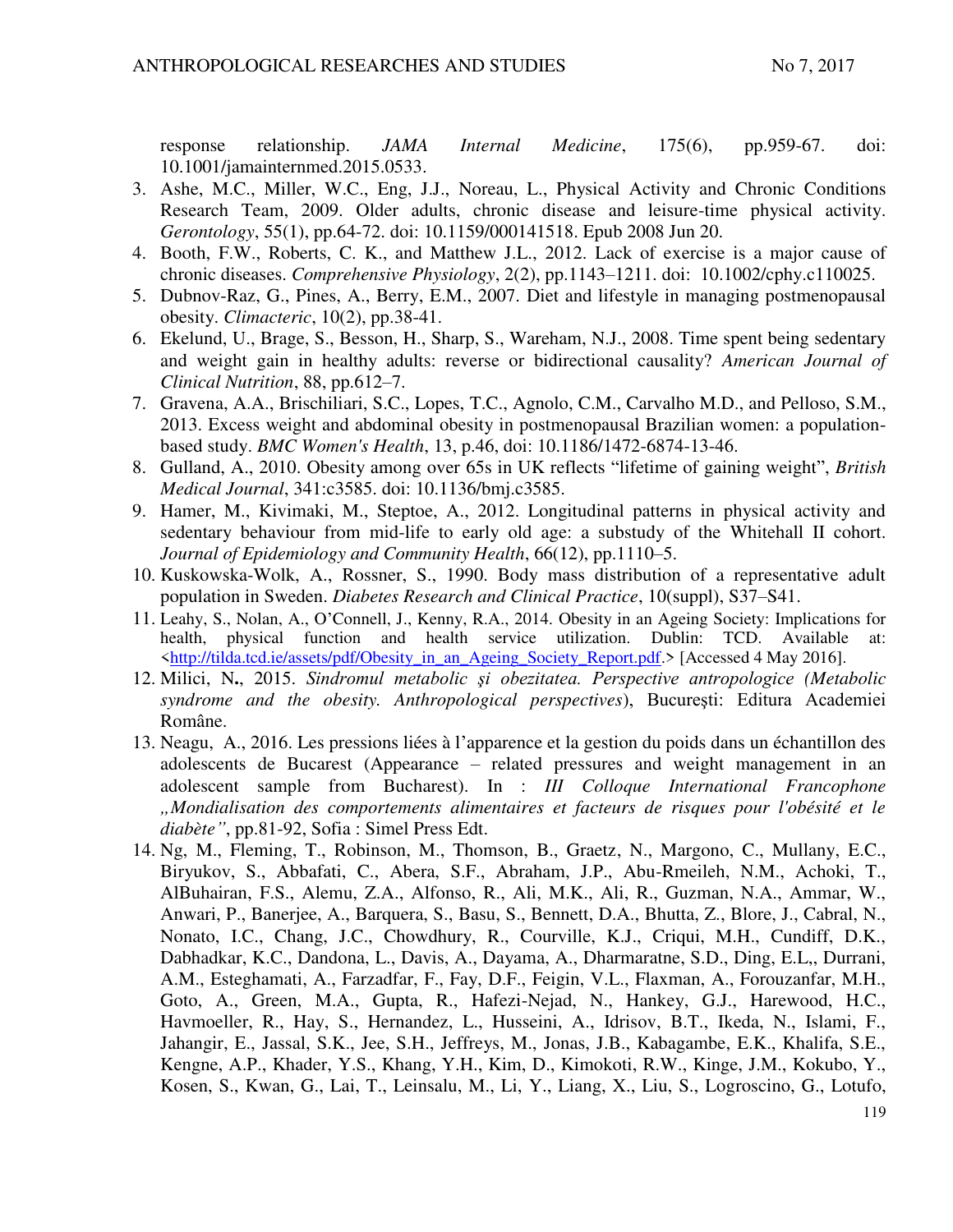P.A., Lu, Y., Ma, J., Mainoo, N.K., Mensah, G.A., Merriman, T.R., Mokdad, A.H., Moschandreas, J., Naghavi, M., Naheed, A., Nand, D., Narayan, K.M., Nelson, E.L., Neuhouser, M.L., Nisar, M.I., Ohkubo, T., Oti, S.O., Pedroza, A., Prabhakaran, D., Roy, N., Sampson, U., Seo, H., Sepanlou, S.G., Shibuya, K., Shiri, R., Shiue, I., Singh, G.M., Singh, J.A., Skirbekk, V., Stapelberg, N.J., Sturua, L., Sykes, B.L., Tobias, M., Tran, B.X., Trasande, L., Toyoshima, H., van de Vijver, S., Vasankari, T.J., Veerman, J.L., Velasquez-Melendez, G., Vlassov, V.V., Vollset, S.E., Vos, T., Wang, C., Wang, X., Weiderpass, E., Werdecker, A., Wright, J.L., Yang, Y.C., Yatsuya, H., Yoon, J., Yoon, S.J., Zhao, Y., Zhou, M., Zhu, S., Lopez, A.D., Murray, C.J., Gakidou, E., 2014. Global, regional, and national prevalence of overweight and obesity in children and adults during 1980-2013: a systematic analysis for the Global Burden of Disease Study 2013. *Lancet.* 384(9945), pp.766-81. doi: 10.1016/S0140-6736(14)60460-8.

- 15. van der Berg, J.D., Bosma, H., Caserotti, P., Eiriksdottir, G., Arnardottir, N.Y., Martin, K.R., Brychta, R. J., Chen, K.Y., Sveinsson, T., Johannsson, E., Launer, L.J., Gudnason, V., Jonsson, P.V., Stehouwer, C.D., Harris, T.B., and Koster, A., 2014. Midlife Determinants Associated with Sedentary Behavior in Old Age. Medicine and science in sports and exercise, 46(7), pp.1359– 136.
- 16. Ogden, C.L., Carroll, M.D., Fryar C.D., and Flegal K.M., 2015. Prevalence of Obesity Among Adults and Youth: United States, 2011-2014. National Center for Health Statistics (NCHS) Data Brief. 219, pp.1-8. Available at: [<https://www.cdc.gov/nchs/products/databriefs/db219.htm>](https://www.cdc.gov/nchs/products/databriefs/db219.htm) [Accessed 22 April 2017].
- 17. Pavlica, T., Bozic-Krstic, V. & Rakic, R., 2010. Body mass index, waist-to-hip ratio and waist/height in adult population from Backa and Banat *–* the Republic of Serbia. *Annals of Human Biology,* 37(4), pp.562-573.
- 18. Pulsford, R.M., Stamatakis, E., Britton, A.R., Brunner, E.J., Hillsdon, M.M., 2013. Sitting behavior and obesity: evidence from the Whitehall II study. *American Journal of Preventive Medicine*, 44(2), pp.132–138.
- 19. Villareal, D., Apovian, C., Kushner, R., & Klein, S., 2005. Obesity in older adults: technical Review and position statement of the American Society for Nutrition and NAASO, The Obesity Society. *American Journal of Clinical Nutrition,* 82(5), pp.923-934. Available at: <www.ajcn.org/cgi/content/full/82/5/923> [Accessed 19 October 2008].
- 20. \*\*\*Consiliul Provizoriu de Uniune Natională (CPUN), 1990. Decret-Lege nr. 95 din 14 martie 1990 privind trecerea la săptămâna de lucru de 5 zile în unitățile de stat (Provisional Council of National Unity, Decree-Law No. 95 of March 19, 1990 on passing to the 5-day working week in the state units). Bucureşti: Monitorul Oficial nr.36, 19 martie.
- 21. \*\*\* *Directiva Parlamentului European şi a Consiliului 2004/38/CE privind dreptul la liberă circulaţie şi şedere pe teritoriul statelor membre pentru cetăţenii Uniunii şi membrii familiilor acestora* (*European Parliament and Council Directive 2004/38/EC on the right of citizens of the Union and their family members to move and reside freely within the territory of the Member*  States) Available at: [<http://eur-lex.europa.eu/legal-content/RO/TXT/?uri=celex:32004L0038>](http://eur-lex.europa.eu/legal-content/RO/TXT/?uri=celex:32004L0038) [Accessed12 June 2013].
- 22. \*\*\*Eurostat Statistics Explained, 2008. *Overweight and obesity BMI statistics* (online) Available at:  $\frac{1}{\text{at}}$  at:  $\frac{1}{\text{at}}$   $\frac{1}{\text{at}}$   $\frac{1}{\text{at}}$   $\frac{1}{\text{at}}$   $\frac{1}{\text{at}}$   $\frac{1}{\text{at}}$   $\frac{1}{\text{at}}$   $\frac{1}{\text{at}}$   $\frac{1}{\text{at}}$   $\frac{1}{\text{at}}$   $\frac{1}{\text{at}}$   $\frac{1}{\text{at}}$   $\frac{1}{\text{at}}$   $\frac{1}{\text{at}}$   $\frac{1}{\text{$ explained/index.php/Overweight\_and\_obesity -\_BMI\_statistics > [Accessed 24 April 2017].
- 23. \*\*\*Institutul Naţional de Statistică, *Comunicat de presă Nr. 307 din 20 decembrie 2013* (National Institute of Statistics, *Press Release no. 307 of 2013*). Available at: <